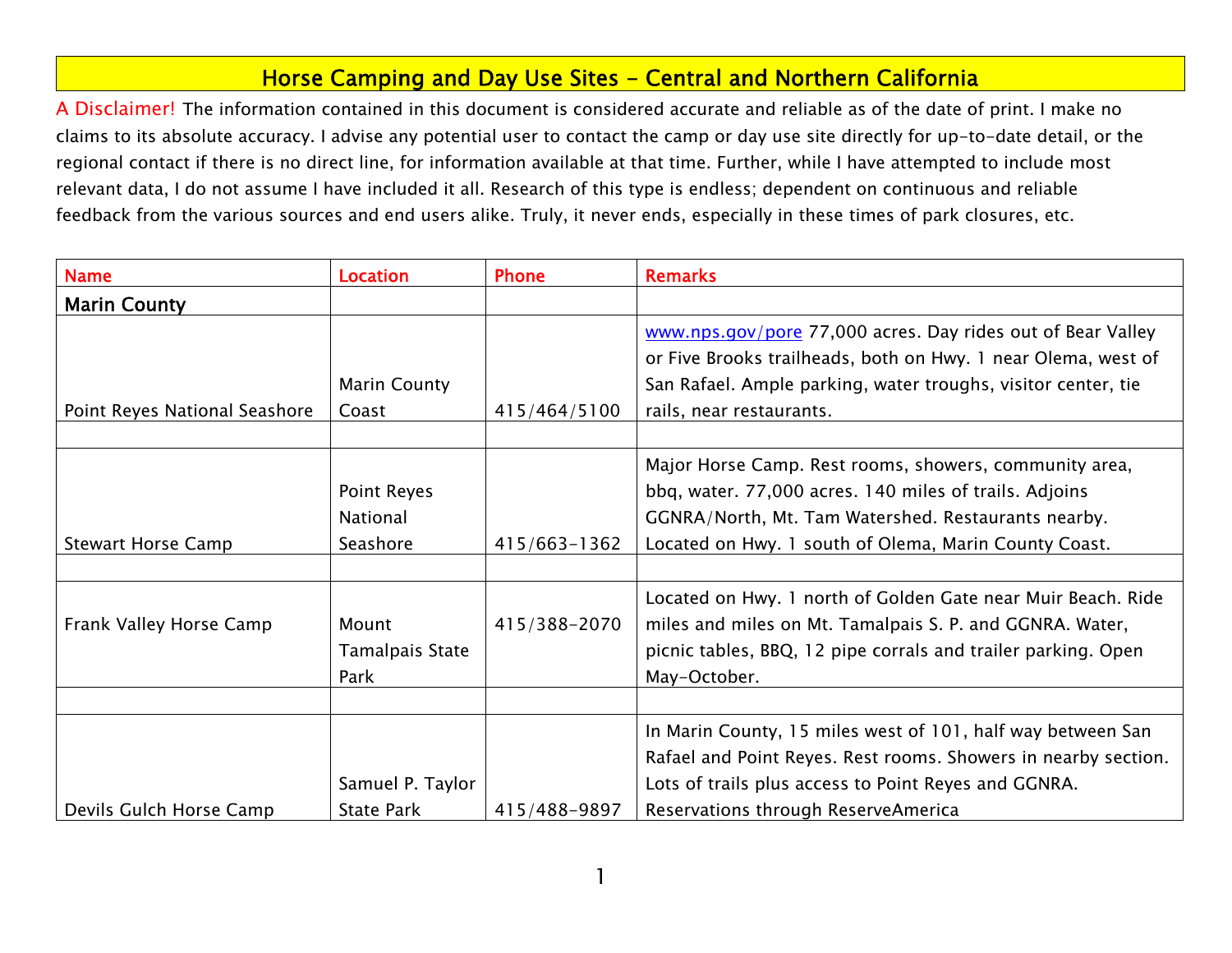| <b>Name</b>                       | <b>Location</b>     | <b>Phone</b>  | <b>Remarks</b>                                                     |
|-----------------------------------|---------------------|---------------|--------------------------------------------------------------------|
|                                   |                     |               | 101 to the Sausalito-Alexander Valley turnoff (from south or       |
|                                   |                     |               | north), downhill on Bridgeway to the sign to GGNRA. Go through     |
|                                   |                     |               | the one-way tunnel. Turn left on Bunker Rd 1/2 mile or so to       |
|                                   | North of the        |               | meadow right just before Presidio Stables on left. Trailhead leads |
|                                   | Golden Gate         |               | to all GGNRA, Marin headlands, Mt. Tam and Muir Beach. No          |
| <b>GGNRA/North - Marin County</b> | <b>Bridge</b>       | 415/331-3926  | services but water at Presidio Stables. Great trails.              |
|                                   |                     |               |                                                                    |
|                                   |                     |               | www.parks.ca.gov Day use aside from Devils Gulch (above)           |
|                                   | <b>Marin County</b> |               | connecting to Point Reyes, GGNRA/North, the Marin Watershed,       |
|                                   | west of San         |               | restaurants. Tie rails and picnic table at parking area. Ride      |
| Samuel P. Taylor Park             | Rafael              | 415/488-9897  | among the redwoods.                                                |
|                                   |                     |               |                                                                    |
| China Camp State Park             | San Rafael          | 415/456-0766  | Overnight camping. 12 miles of trails. Lots of mountain bikes      |
|                                   |                     |               |                                                                    |
| North Bay/Sonoma County           |                     |               |                                                                    |
| Armstrong Redwoods State          |                     |               | Day use. Magnificent Redwoods, huge, tall and old. Shared          |
| Nature Reserve                    | Santa Rosa          | 707/869-2958  | trails. Some climbs.                                               |
|                                   |                     |               |                                                                    |
|                                   |                     |               | Near Santa Rosa. Day use. Huge views from 2700' mountain           |
| Sugarloaf Ridge State Park        | Kenwood             | 707/833-5712  | top. Observatory.                                                  |
|                                   |                     |               |                                                                    |
| <b>Annandel State Park</b>        | Santa Rosa          | 707/539-3911  | Day use. Mixed use. Some climbs and some rocky areas.              |
|                                   |                     |               |                                                                    |
|                                   |                     | 707/431-4533  | Take Dry Creek Road west, north of Santa Rosa. Large horse         |
|                                   |                     | Reservations: | camp at Lone Rock. Huge covered community area. Miles and          |
| Lake Sonoma                       | Santa Rosa          | 877/444-6777  | miles of trails. Most facilities. Open May - October               |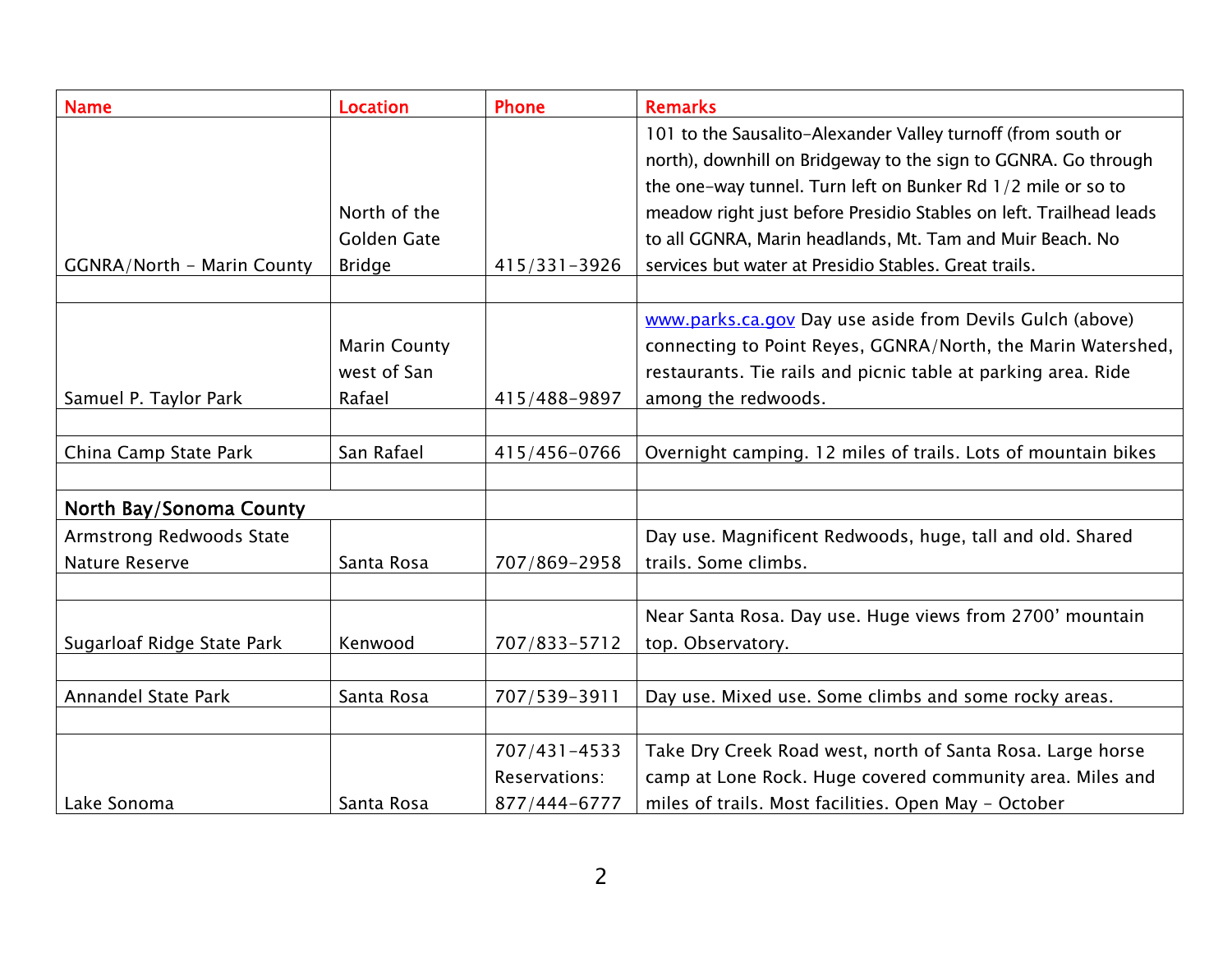| <b>Name</b>                   | <b>Location</b>    | <b>Phone</b>             | <b>Remarks</b>                                                    |
|-------------------------------|--------------------|--------------------------|-------------------------------------------------------------------|
| South Bay to San Luis         |                    |                          |                                                                   |
|                               |                    |                          | www.nps.gov/goga/rcdt.htm Due for acquisition early 2011.         |
|                               | Hwy. 1             |                          | Over 4,000 acres. Two trailheads exist on Hwy. 1. See website.    |
| GGNRA/South - San Mateo       | coast near         | $c/o$ GGNRA:             | Co-managed with the Peninsula Open Space District -               |
| Co./Rancho Corral de Tierra   | Montara            | 415/561-4700             | www.openspace.org                                                 |
|                               |                    |                          |                                                                   |
|                               |                    | <b>Mountain Parks</b>    |                                                                   |
|                               | San Mateo          | Foundation               | Miles of trails; connects to Jack Brook Horse Camp and Sam        |
| Big Basin Redwoods State Park | County             | 831/335-3174             | MacDonald County Park.                                            |
|                               |                    |                          |                                                                   |
|                               |                    |                          | Great horse camp near La Honda with nice facilities. Power and    |
|                               |                    |                          | water. Every ride ends in a climb up to the camp however.         |
|                               | Sam MacDonald      |                          | Great place to ride among redwoods and conifers, views from       |
| Jack Brook Horse Camp         | <b>County Park</b> | 650/879-0238             | Butano Ridge.                                                     |
|                               |                    |                          |                                                                   |
|                               |                    |                          | www.co.sanmateo.ca.us/portal/site/parks 900 acre day use          |
|                               |                    |                          | park adjacent to the Phleger Estate (below). Nice trails, views.  |
| <b>Huddart Park</b>           | Woodside           | 650/851-1210             | Some seasonal closures.                                           |
|                               |                    |                          |                                                                   |
|                               |                    |                          | www.nps.gov/goga/phes.htm Day ride site adjacent and              |
| <b>Phleger Estate</b>         | Woodside           | 415/561-4700             | accessible from Huddart Park                                      |
|                               |                    |                          |                                                                   |
|                               | Hwy 1 Coast        |                          | Parking areas near Cameron's Pub @ 1410 S. Cabrillo Hwy (Hwy      |
|                               | West of San        | $\overline{\phantom{m}}$ | 1). Park 3 trailers west of pub. Hitching posts. Trailhead at end |
| Half Moon Bay                 | Mateo              |                          | of Wave Crest Rd. Ride the bluffs and beach. Bring water.         |
|                               |                    |                          |                                                                   |
| Castlerock State Park         | Los Gatos          | 408/867-2952             | Day use. 32 miles of trails. www/parks.ca.gov/castlerock          |
|                               |                    |                          |                                                                   |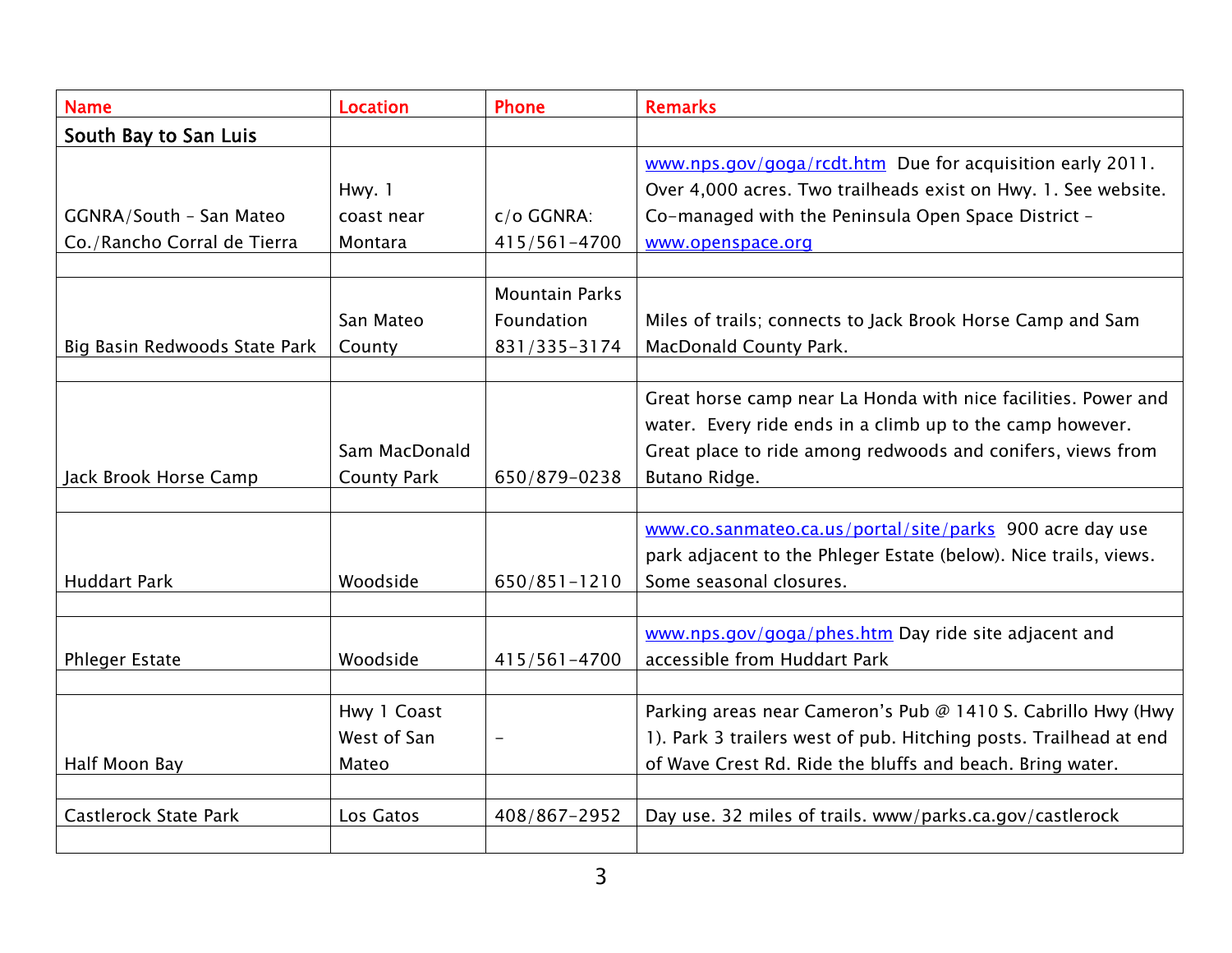| <b>Name</b>                    | <b>Location</b>  | <b>Phone</b>     | <b>Remarks</b>                                                |
|--------------------------------|------------------|------------------|---------------------------------------------------------------|
|                                | Skyline Ridge    |                  |                                                               |
| Mid-Peninsula Open Space       | near Hwy. 35     | 650/691-0485     | www.openspace.org Inquiries: info@openspace.org               |
| <b>District</b>                | and Alpine Road  | $650/691 - 1200$ | Day use. 2,100 acres. Varying terrain. Trailer parking.       |
|                                |                  |                  |                                                               |
| Henry Cowell Redwoods State    | Santa Cruz       |                  | Adjoins Big Basin State Park. Day use only. Call for details, |
| Park                           | County           | 831/438-2396     | parking, etc.                                                 |
|                                |                  |                  |                                                               |
|                                |                  |                  | www.sccgov.org/portal/site/parks                              |
| Almaden/Quicksilver            | South San Jose   | 408/268-3883     | 23 mile trail system. Day use. Bring water.                   |
|                                |                  |                  |                                                               |
|                                |                  |                  | www.sccgov.org/portal/site/parks                              |
| <b>Calero County Park</b>      | San Jose         | 408/268-3883     | 18 mile trail system. Overnight boarding                      |
|                                |                  |                  |                                                               |
|                                |                  |                  | On Mount Hamilton. Narrow road up to site. Huge views.        |
| <b>Grant Ranch County Park</b> | San Jose area    | 408/355-2201     | Wildflowers. Great horse camp. 9,500 acres.                   |
|                                |                  |                  |                                                               |
|                                | Hwy. 152, 10 mi. |                  | www.sccgov.org/portal/site/parks                              |
| Mount Madonna County Park      | west of Gilroy   | 408/355-2201     | 14 mile trail system                                          |
|                                |                  |                  |                                                               |
| Harvey Bear/Coyote Lake        |                  |                  |                                                               |
| <b>County Park</b>             | East of Gilroy   | 408/842-7800     | 600 acre county park with 23 miles of trails                  |
|                                |                  |                  |                                                               |
| Pacheco Pass/Dinosaur -        | 20 miles east of | 209/826-6283     | http://www.parks.ca.gov Day use. Bring water. 28 miles of     |
| Pacheco State Park             | Gilroy           |                  | trails. 2600 acres.                                           |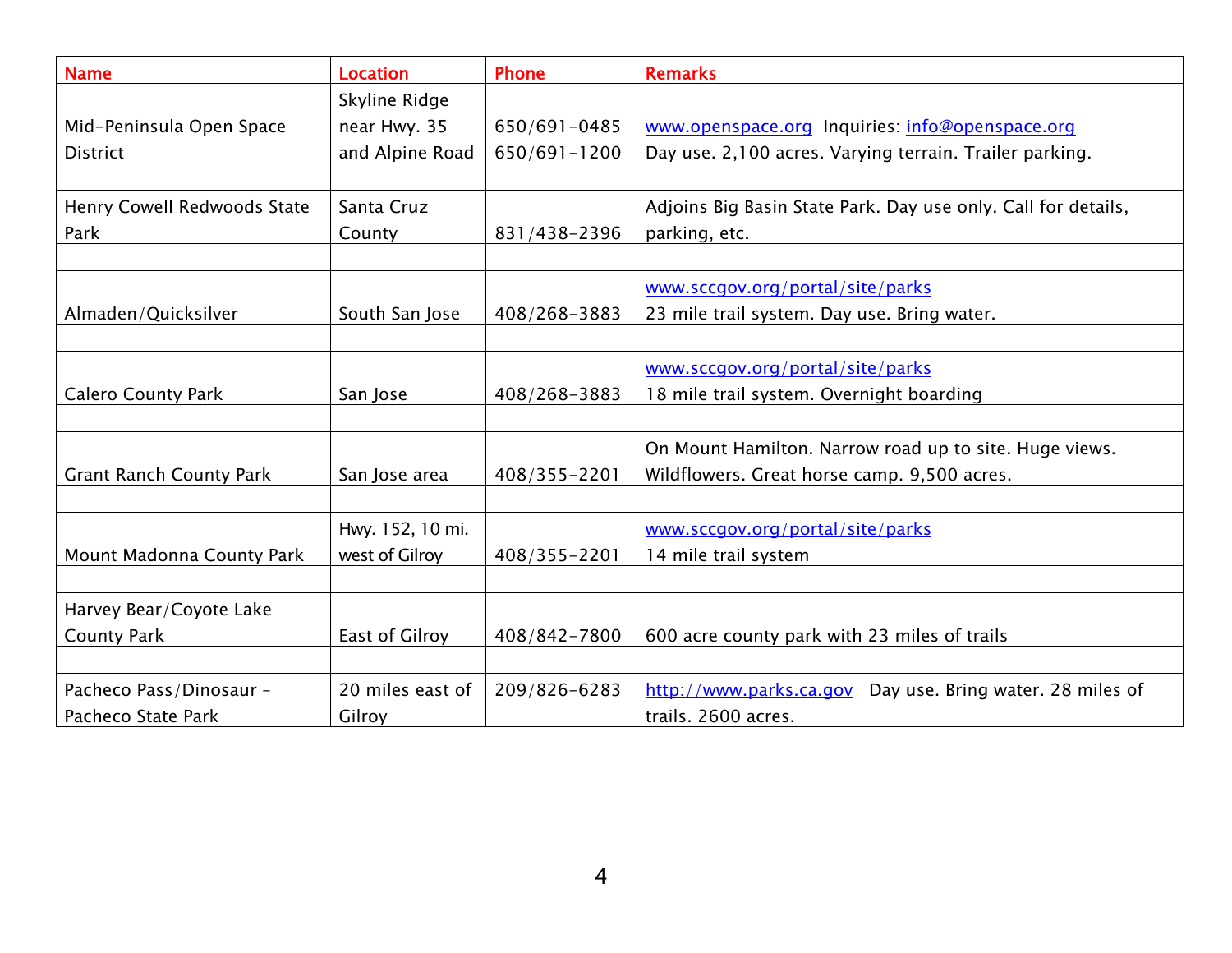| <b>Name</b>                | <b>Location</b>      | <b>Phone</b> | <b>Remarks</b>                                                    |
|----------------------------|----------------------|--------------|-------------------------------------------------------------------|
|                            |                      |              | www.coepark.org 87,000 acre park. Varying terrain. 8 horse        |
|                            |                      |              | camps w/two corrals or more, each, located 8-17 miles in from     |
| Henry Coe State Park       | Gilroy               | 408/779-2728 | Visitors Center. Bring water for human consumption.               |
|                            |                      |              |                                                                   |
|                            |                      |              |                                                                   |
|                            | North of Santa       |              |                                                                   |
| Wilder Ranch               | Cruz                 | 831/426-0505 | Day use. Corrals. 34 miles of trails                              |
|                            |                      |              |                                                                   |
|                            | Carmel Valley, 8     |              | www.mprpd.org 3,500 acre day use park. 200' to 2,000'             |
| Garland Ranch              | mi. e. of Hwy 1      | 831/372-3196 | elevation. Nice trails and views of Carmel Valley.                |
|                            |                      |              |                                                                   |
|                            |                      |              | Main access of Highway 68, the Salinas/Monterey highway at        |
|                            |                      |              | the Creekside trailhead. Others as per the map. 90 miles of       |
|                            |                      |              | trails in the combined BLM and Army base lands totaling over      |
|                            |                      |              | 7,500 acres. Mixed terrain with single track trails, gravel roads |
|                            |                      |              | and some challenging areas. Shared use including hikers,          |
| Fort Ord                   | Monterey             | 831/394-8314 | bikers, dogs and horse-drawn carriages.                           |
|                            |                      |              |                                                                   |
|                            |                      |              | Private 20,000 acre working cattle ranch. Camp. Rent horses       |
| V6 Ranch                   | Parkfield, CA        | 805/463-2493 | available. 50 miles of trails. Restrooms, showers, water, lake.   |
|                            |                      |              |                                                                   |
|                            |                      |              | Contact the San Luis Obispo Visitors Center for additional        |
|                            | <b>Central Coast</b> | 805/528-0513 | information. Camp split into two sections. Most facilities are    |
| Montana del Oro State Park | near Morro Bay       | 805/772-7434 | available. Ride the beach dunes. Dusty.                           |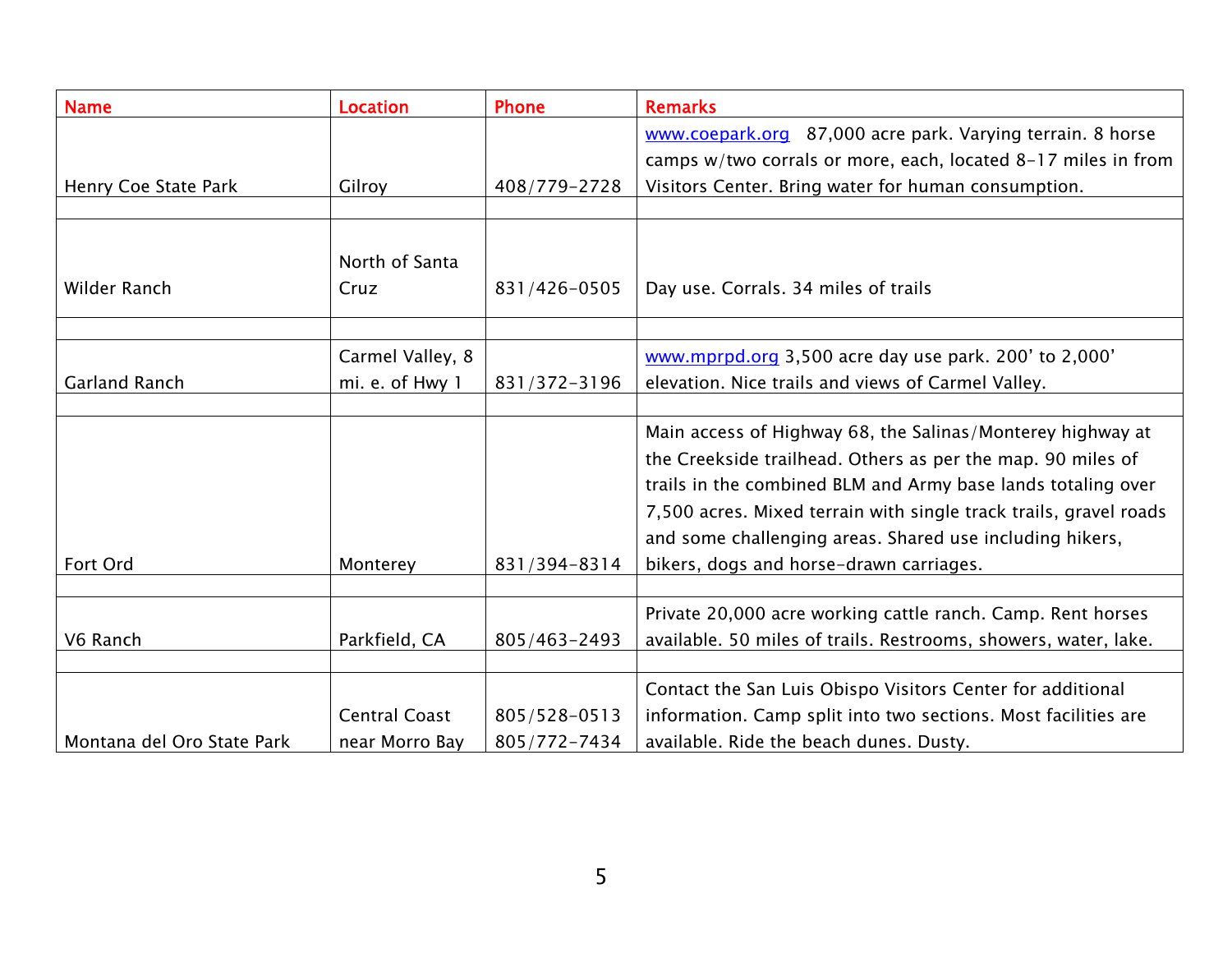| <b>Name</b>                    | <b>Location</b> | <b>Phone</b>            | <b>Remarks</b>                                                                                                   |
|--------------------------------|-----------------|-------------------------|------------------------------------------------------------------------------------------------------------------|
| East Bay Area                  |                 |                         |                                                                                                                  |
|                                |                 |                         | East Bay Regional Park District, Tel: 888/327-2757 for all parks within the EBRPD + http://www.ebparks.org/parks |
| Anthony Chabot Park-Bort       |                 |                         | Large horse camp with facilities and community area. Miles of                                                    |
| <b>Meadows Camp</b>            | Oakland Hills   | See above               | trails through this park and the many adjoining regional parks.                                                  |
|                                |                 |                         |                                                                                                                  |
|                                |                 | See above, Also         | Group camp phone, 888 number above, press 2, 1.                                                                  |
| La Trampas                     | San Ramon       | 510/544-3276            | Bring your own water.                                                                                            |
|                                |                 |                         |                                                                                                                  |
|                                |                 |                         | Group and individual sites. Group camp phone, 888 number                                                         |
| Del Valle                      | Livermore       | See above               | above, press 2, 1.                                                                                               |
|                                |                 |                         |                                                                                                                  |
|                                |                 |                         | Operator: Metropolitan Horsemen's Assn. Sequoia areas is                                                         |
| Joaquin Miller Park - Redwood  |                 |                         | actual horse camp. Group camp phone, 888 number above,                                                           |
| Camp Area                      | Oakland Hills   | $510/531 - 5449$        | press 2, 1.                                                                                                      |
|                                |                 |                         |                                                                                                                  |
| <b>Briones</b>                 | Oakland Hills   | See above               | Group camp phone, 888 number above, press 2, 1.                                                                  |
|                                |                 |                         |                                                                                                                  |
|                                |                 |                         | Group camp phone, 888 number above, press 2, 1. This is                                                          |
| Tilden                         | Oakland Hills   | See above               | an urban park in a rural setting. Busy, busy.                                                                    |
| North Coast & Northern Calif.  |                 |                         |                                                                                                                  |
|                                |                 | Park HQ:                | A wonderful place to camp and ride. Several horse camps                                                          |
|                                | Weott, CA. 40   | 707/946-2409            | including one large community camp with galley/community area.                                                   |
| <b>Humboldt Redwoods State</b> | miles south of  | <b>Visitors Center:</b> | Restrooms, coin-op showers, twenty+ corrals in 2's and 4's. Bears.                                               |
| Park                           | Eureka          | 707/946-2263            | Ride among old growth redwoods and lots of streams.                                                              |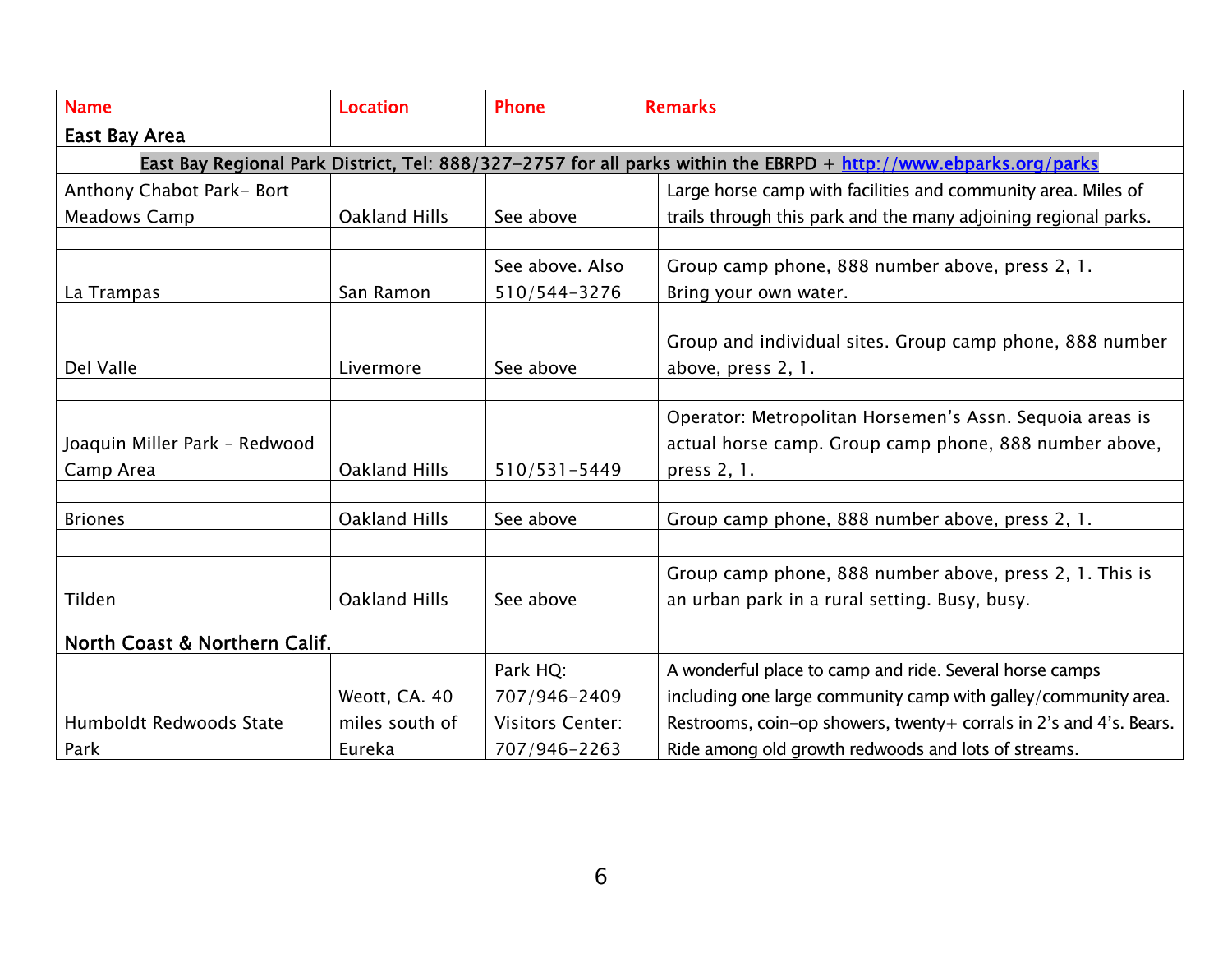| <b>Name</b>                                         | <b>Location</b>               | <b>Phone</b>                  | <b>Remarks</b>                                                                                                                                                                                                                                                                                                                    |
|-----------------------------------------------------|-------------------------------|-------------------------------|-----------------------------------------------------------------------------------------------------------------------------------------------------------------------------------------------------------------------------------------------------------------------------------------------------------------------------------|
| Jackson Demonstration State                         |                               |                               | 50,000 acres. Two camp sites but no hose bibs/ Bring water.<br>May be best for day rides. Lots of trails. Lodging in Ft. Bragg<br>and boarding at Lari Shea's Ricochet Ranch. Seasonal<br>logging. Check with ranger. Great views from ridges Also:                                                                               |
| Forest                                              | Fort Bragg                    | 707/964-5674                  | www.jacksonforest.com                                                                                                                                                                                                                                                                                                             |
|                                                     |                               |                               |                                                                                                                                                                                                                                                                                                                                   |
|                                                     |                               |                               |                                                                                                                                                                                                                                                                                                                                   |
|                                                     | Orick (south of               |                               | www.nps.gov/redw Multiple camps including Prairie Creek.                                                                                                                                                                                                                                                                          |
| <b>Redwood National Forest</b>                      | Crescent City)                | 707/464-6101                  | Beach access. Call for detail re: horse camping.                                                                                                                                                                                                                                                                                  |
|                                                     |                               |                               |                                                                                                                                                                                                                                                                                                                                   |
|                                                     |                               |                               | $www.fs.usda.gov$ 1.7 Million acres. 34 campgrounds $w/2$                                                                                                                                                                                                                                                                         |
| Klamath National Forest                             | Yreka                         | 530/842-6131                  | group camps. Beautiful area.                                                                                                                                                                                                                                                                                                      |
| <b>Carter Meadows</b>                               | Weaverville                   | USParks.com                   | Marble Mountain Wilderness, near Weaverville. Carter<br>Meadows Group Horse Camp, Fort Jones, CA 96032, located<br>off Interstate 5 northwest of Weed, CA, 5800' in Trinity Alps.                                                                                                                                                 |
|                                                     |                               |                               |                                                                                                                                                                                                                                                                                                                                   |
| Marble Mountain Wilderness                          | 60 mi. northeast<br>of Eureka | 530/468-5351<br>(Scott River) | Also 530/493-2243 (Happy Camp). Call for camping<br>information, 400' to 8300', 89 lakes, 32 miles of Pacific<br><b>Crest Trail</b>                                                                                                                                                                                               |
|                                                     |                               |                               |                                                                                                                                                                                                                                                                                                                                   |
| Modoc National Forest - Soup<br><b>Springs Camp</b> | Alturas                       | 530/233-5811                  | www.fs.fed.us/r5/modoc/recreation/camping/index.shtml<br>6,800'. So. Warner Area. Thousands of acres. 20 miles<br>east/northeast of Likely (19 miles south of Alturas on 395).<br>Horse trailer area. Pepperdine and Paterson camps have 22'<br>truck/RV limit. Picnic tables, fire pits/grills, vault toilets,<br>potable water. |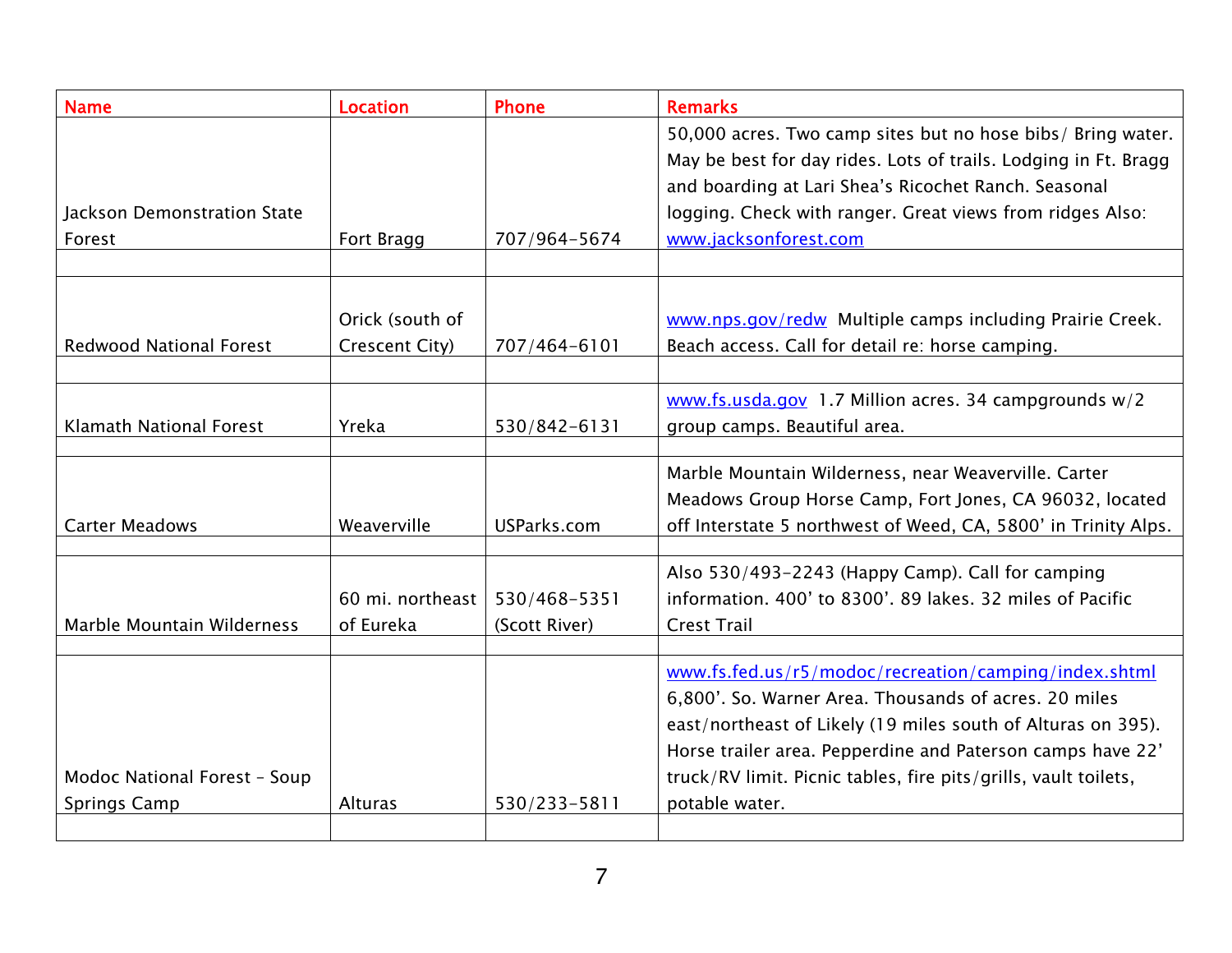| <b>Name</b>                   | <b>Location</b>  | <b>Phone</b> | <b>Remarks</b>                                                     |
|-------------------------------|------------------|--------------|--------------------------------------------------------------------|
|                               |                  |              | Caribou and Ishi Wilderness areas. 41,000 acres. Rolling           |
| <b>Lassen National Forest</b> | East of Redding  | 530/258-2141 | hills, gentle, volcanic, 6,900' and up.                            |
|                               |                  |              |                                                                    |
| Whiskeytown NRA (Shasta-      | 8 miles west of  | 530/242-3400 | www.nps.gov/whis/index.htm Gateway to 200,000 acres.               |
| <b>Trinity NRA)</b>           | Redding          |              | Vault toilets, tables, water, fire pits/grills. Hot in summer.     |
|                               |                  |              |                                                                    |
|                               |                  |              | Huge camp. Horse camp accommodates 200. All facilities.            |
| Lake Washoe                   | South of Reno    | 775/849-2011 | www.parks.nv.gov                                                   |
|                               |                  |              |                                                                    |
|                               |                  | 916/817-8792 | www.euervalley.com 6700'. 7 horse camps accommodating              |
|                               | 14 miles n.w. of | Nov.-May,    | 6 to 32 horses each. Total: 100 horses, Water, Views.              |
| Euer Valley - Euer Horse Camp | Truckee          | 530/550-9011 | Climbs. Some cabins. Fire rings. Open June-October                 |
|                               |                  |              |                                                                    |
|                               |                  |              | Near Kirkwood. Group camping. Restaurant. General store.           |
|                               |                  |              | Miles of trails. All facilities. Views. Lots if granite. Open 6/25 |
| Plasse's at Silver Lake       | South of Hwy. 88 | 209-258-8814 | each year. Carson Pass area.                                       |
|                               |                  |              |                                                                    |
|                               |                  |              | www.capleslakeresort.com 30 mi. south of Tahoe. Corrals            |
| Caples Lake Resort            | Kirkwood         | 209/258-8888 | located nearby. Shared trails. No pets.                            |
|                               |                  |              |                                                                    |
|                               |                  |              | Fouts Springs and Letts Lake Camps. Limited facilities. Miles      |
| Stoneyford                    | West of Maxwell  | 530/934-3316 | of riding area.                                                    |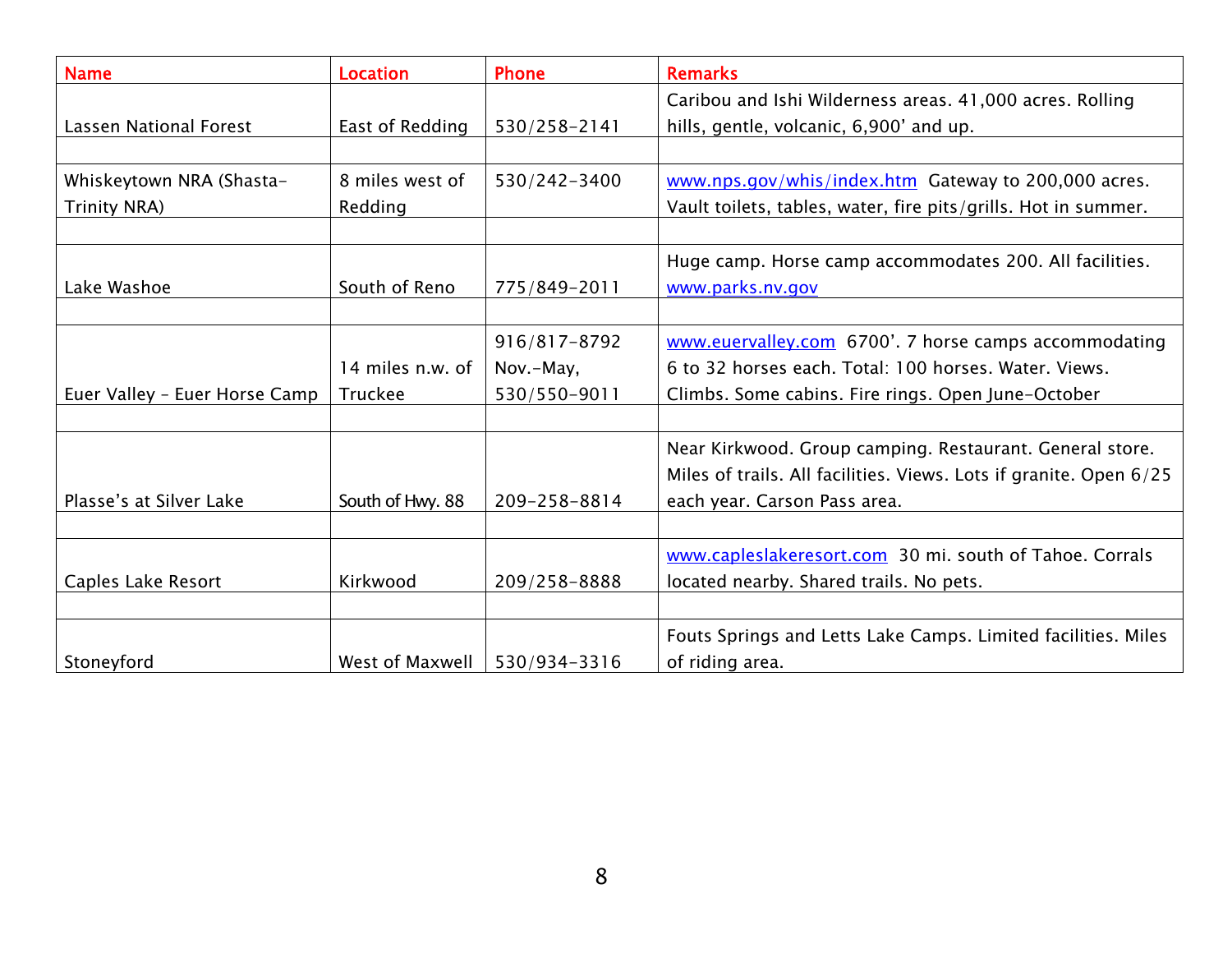| <b>Name</b>                                     | <b>Location</b>                                 | <b>Phone</b>                                | <b>Remarks</b>                                                                                                                                                                                                                                                                |
|-------------------------------------------------|-------------------------------------------------|---------------------------------------------|-------------------------------------------------------------------------------------------------------------------------------------------------------------------------------------------------------------------------------------------------------------------------------|
|                                                 |                                                 |                                             | www.parks.ca.gov/?page_id=500 Located 25 miles east of<br>Sacramento. Use limited as of January 2011. Call or current                                                                                                                                                         |
| Folsom Lake SRA                                 | Folsom                                          | 916/988-0205                                | information.                                                                                                                                                                                                                                                                  |
| Lake Oroville/Loafer Creek                      | Oroville                                        | 520/538-2219                                | 15 sites. 2 horses per site. Showers, flush toilets, wash rack,<br>no day use. Superintendent: 530/538-2200. Reservations<br>through ReserveAmerica.com                                                                                                                       |
| Little Lazier Meadows Horse<br>Camp             | Highway 89 near<br>Jackson Meadows<br>Reservoir | 530/265-4531                                | 6000' base. Go to above address as follows: same start, then<br>.org/html/sierra_horse_camps.html                                                                                                                                                                             |
| Tuolumne Meadows +<br>Wawona + Bridleveil Camps | East of Yosemite                                | Horse camp<br>reservations:<br>877/444-6777 | http://www.nps.gov/yose/planyourvisit/campground.htm<br>Open June-September. 8,600'. 4 horse sites. Max: 6 horses<br>- 6 people per site. Max: 27' trailer length. Wawona: 2 horse<br>camp sites. Bridleveil: 3 horse camp sites.                                             |
| <b>Auburn SRA</b>                               | Auburn                                          | 530/885-4527                                | www.parks.ca.gov/?page_id=502 100 miles of trails total<br>including park of the Western States (Tevis) 100 mile trail.<br>40 miles of trails along two forks of the American River.<br>Major trailer parking at Cool Fire Station trailhead.<br>Reservations: 1/800/444-PARK |
| Loney Meadows Horse Camp                        | E. of Nevada<br>City near<br>Bowman Lake        | 530/994-3528                                | www.recreation.gov 5500' base with trails to 7500'. Camp<br>areas. Miles of riding. For more detail, go to<br>www.goldcountrytrailscouncil.org/Loney_Meadow.pdf                                                                                                               |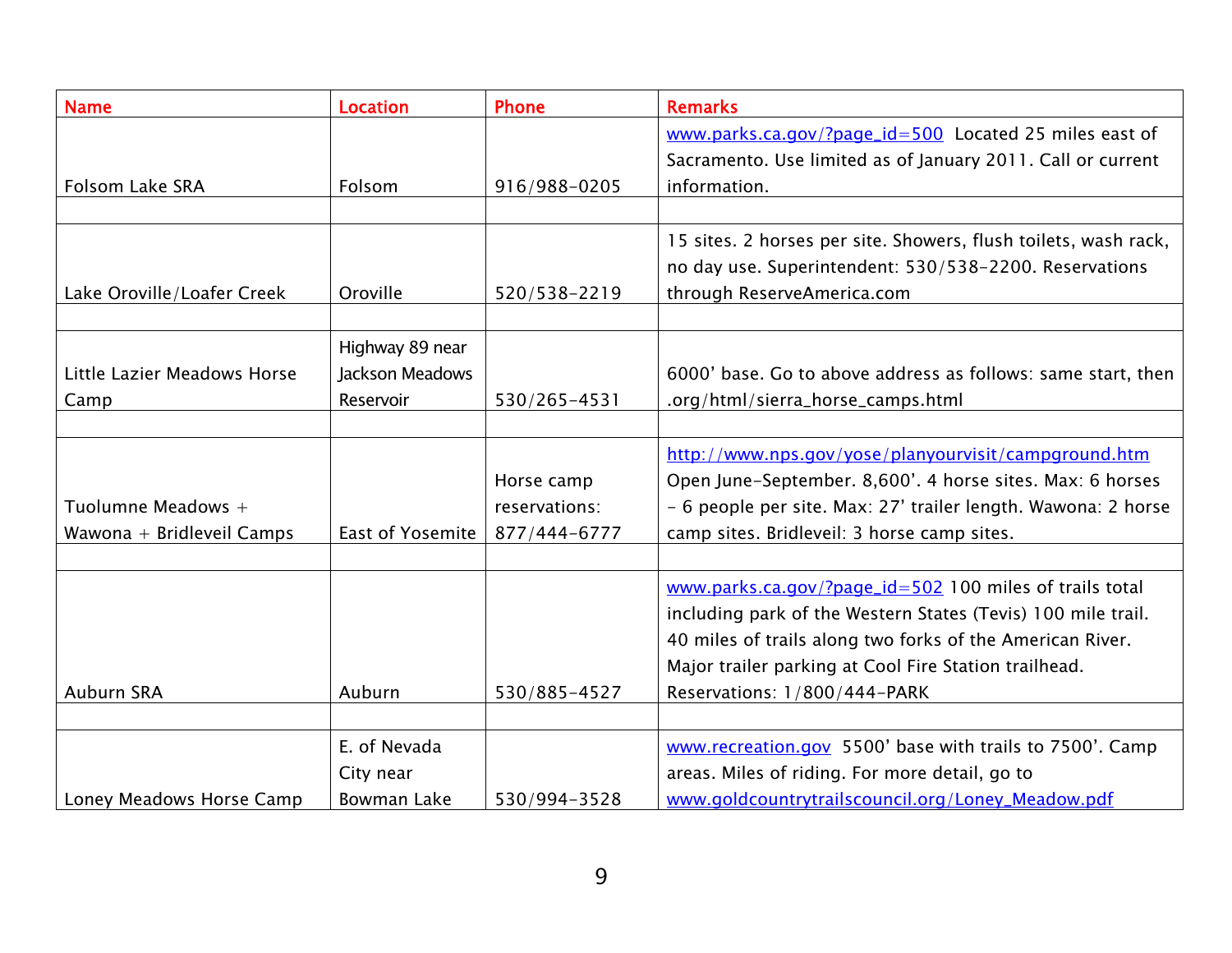| <b>Name</b>               | <b>Location</b>  | <b>Phone</b>     | <b>Remarks</b>                                                |
|---------------------------|------------------|------------------|---------------------------------------------------------------|
|                           | Outside Nevada   |                  | 4000'. Very nice horse camp. Lots of trails. Dusty in         |
| Skillman Flats Horse Camp | City on Hwy. 20  | 1/888/444-6777   | summer. Big community area.                                   |
|                           |                  |                  |                                                               |
|                           | <b>Near</b>      |                  | www.fs.fed.us/r5/eldorado/recreation Also, El Dorado          |
|                           | Georgetown, CA   |                  | Equestrian Trails Foundation-phone # to left. A really fine   |
| Dru Barner Horse Camp     | (El Dorado N.F.) | 530/333-1652     | horse camp. Great riding area. Wonderful facilities.          |
|                           |                  |                  |                                                               |
|                           |                  |                  | www.fs.fed.us/r5/eldorado/recreation 29 mi. east of           |
|                           |                  |                  | Placerville, then north. 7000' Near Desolation Valley. Water, |
|                           |                  |                  | 15 horse camp sites. vault toilets, picnic tables, fire       |
| <b>Wrights Lake</b>       | El Dorado N.F.   | 1/877/444/6777   | pit/grills, corrals, near Pacific Coast Trail.                |
|                           |                  |                  |                                                               |
|                           |                  |                  | www.fs.fed.us/r5/eldorado/documents/rogs/rog_cq_equest        |
|                           | 40 mi. n. e. of  |                  | rian.pdf 6,300' Primitive camp. Bring palatable water.        |
| <b>Tells Creek</b>        | Placerville      | 530/647-5415     | Creek nearby. Vault toilets                                   |
|                           |                  |                  |                                                               |
|                           |                  |                  | www.reserveamerica.com 6,500'. El Dorado N.F. 9 camps of      |
| Loon Lake                 | Hwy. 50 n. e. of | 530/644-6048     | 6 people each, 40' maximum. 1 group camp for 25 people,       |
|                           | Placerville      | 530/293-0827     | 35' maximum back-in. Firewood available.                      |
|                           |                  |                  |                                                               |
|                           |                  |                  | In/adjacent to two wilderness areas and Pacific Coast Trail.  |
| Kennedy Meadows Resort    | 57 miles east of | 209/965-3911     | Hundreds of miles of trails. Guided day and pack trips. Call  |
| and Pack Station          | Sonora on SR-108 | Winter: 965/3900 | for camp details.                                             |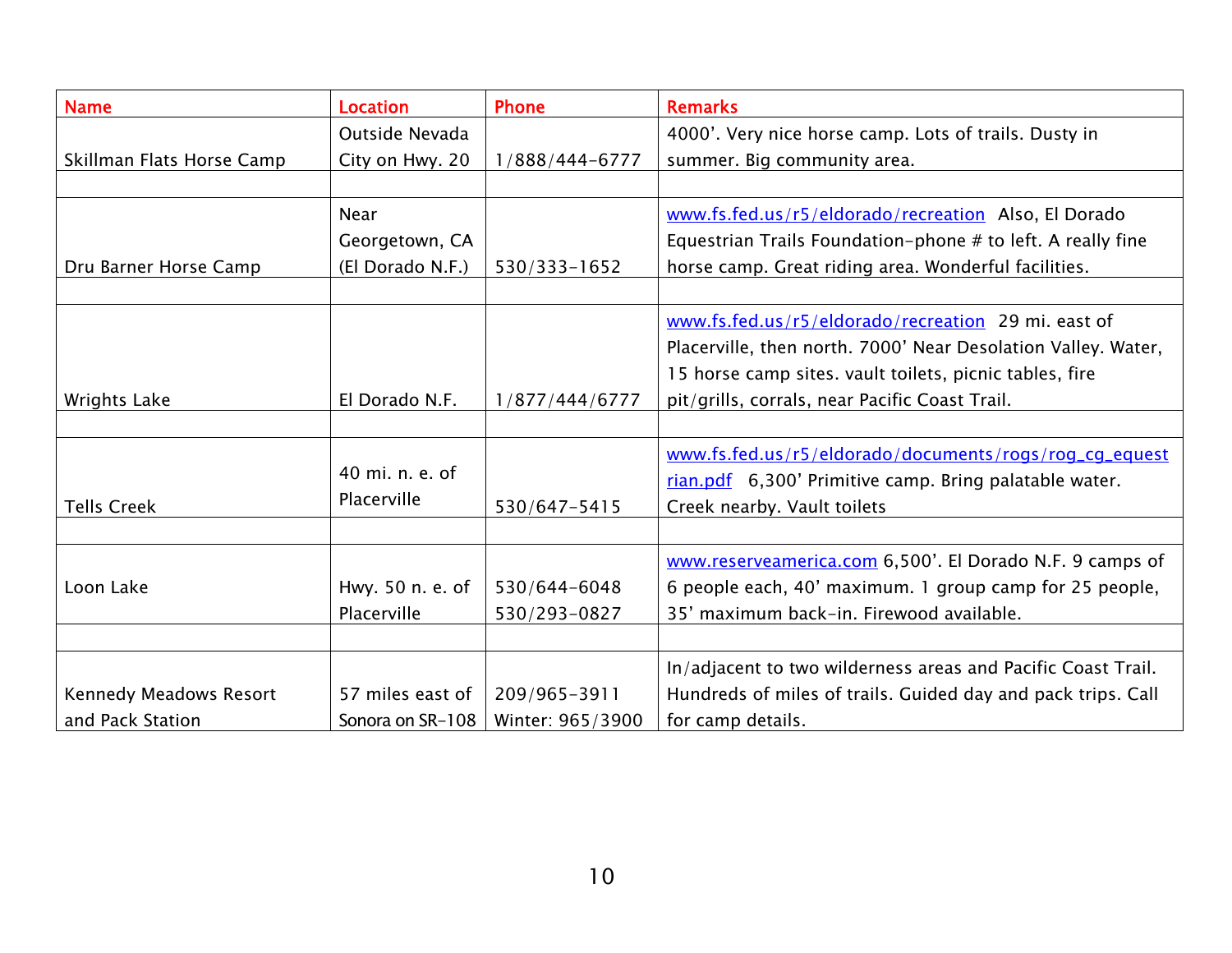| <b>Name</b>                                    | <b>Location</b>      | <b>Phone</b> | <b>Remarks</b>                                                    |
|------------------------------------------------|----------------------|--------------|-------------------------------------------------------------------|
|                                                | Hwy. 108 above       | 209/532-3671 | Clark Horse Camp, Stanislaus N. F. 6,800' six fairly small        |
| <b>Emigrant Wilderness</b>                     | Sonora               | 209/965-3434 | horse camps. Beautiful area in high Sierra.                       |
|                                                |                      |              |                                                                   |
| Lake Comanche - Turkey Hill                    |                      |              | Day use. Nice trails Primarily fishing/camping area.              |
| Camp                                           | lone                 | 866-763-5121 | www.camancherecreation.com                                        |
|                                                |                      |              |                                                                   |
| San Luis Reservoir SRA                         | <b>Merced County</b> | 209/726-1197 | Primarily a boating site. Hwy, 152 - 7 miles east of I-5. Windy.  |
|                                                |                      |              |                                                                   |
| <b>Millerton Lake SRA</b>                      | East of Fresno       | 559/822-2332 | Primarily a boating site. 20 miles northeast. of Fresno           |
|                                                |                      |              |                                                                   |
|                                                |                      |              | www.fs.fed.us/r5/sierra/recreation/camping/index.shtml            |
| Kelty Meadows,                                 | East of Fresno       |              | 5,400'. 11 sites. Vault toilets, picnic tables, fire pits/grills, |
| Sierra National Forest                         | on highway 41        | 559/297-0706 | bring your water.                                                 |
|                                                |                      |              |                                                                   |
|                                                |                      |              | www.fs.fed.us/r5/sierra/recreation/camping/index.shtml            |
| Texas Flat,                                    | East of Fresno       | 559/297-0706 | 5,400'. 4 sites. 20' maximum but horse trailers allowed. Call     |
| Sierra National Forest -                       | on highway 41        |              | for details about water. Website is confusing. No corrals.        |
|                                                |                      |              | Reserve through www.reserveusa.com Limits in rig length.          |
|                                                | 80 mi. n.e.          |              |                                                                   |
| Sequoia-Kings Canyon N.F.<br>Three Rivers area | of Fresno            |              |                                                                   |
|                                                |                      | 559/565-3341 | 7600' Five horse camp sites. Vault toilets only.                  |
|                                                |                      |              |                                                                   |
|                                                |                      |              |                                                                   |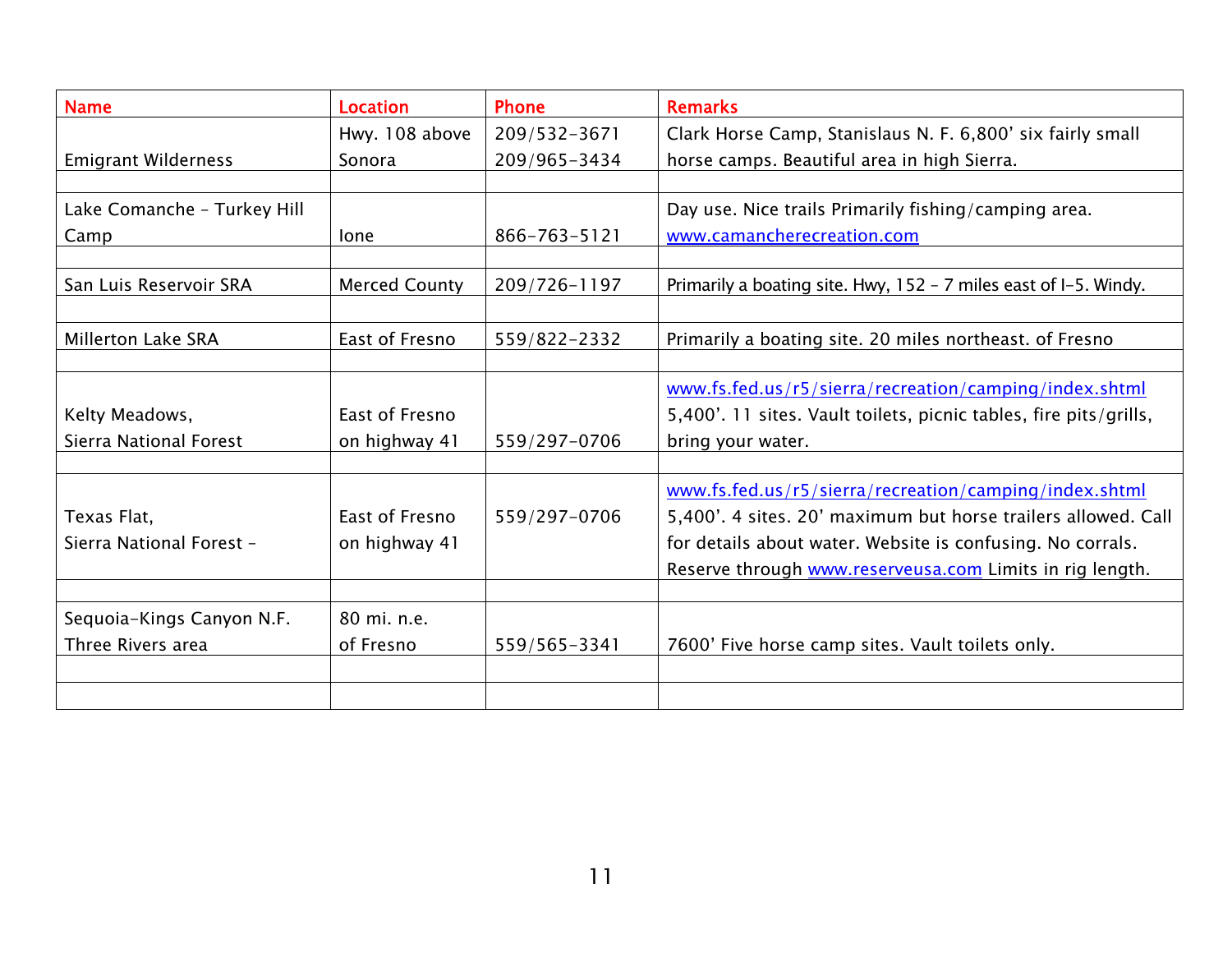## Notes:

Thank you to all who have worked with me and provided information, data and connections often not readily available.

Reservations: Many parks, including California State Parks and the East Bay Regional Park District, require reservations through Reserve America. Go to www.reserveamerica.com and follow the links. Reserve America's website also provides phone numbers if you require assistance. Other parks allow reservations by phone and if not with Reserve America, the websites provide a link. If all else fails, Google or Bing the park name. You will find a link.

Fees: Most parks and camps charge fees, especially for group activities. Be sure to ask about day use and camp (extended stay) fees and required permits, if any. Permits are normally required for group camps.

Reminders: Other reminders and inquiries that need attention when planning a trip:

- trail closures
- e trail restrictions
- maximum capacity
- $\bullet$ rest room and shower facilities
- 6 potable water
- 6 corrals
- 6 are trails shared
- $\bullet$ community bbq and/or kitchen/galley area available?
- $\bullet$ power

……………….because there is no way to provide all the detail here.

Timing: Plan ahead. Allow plenty of time as most reservations must be made months ahead of time.

Camp Fires: In most parks where camp fires are allowed, you must bring your own firewood. Some parks sell firewood but it is rather expensive. Inquire before lighting up!